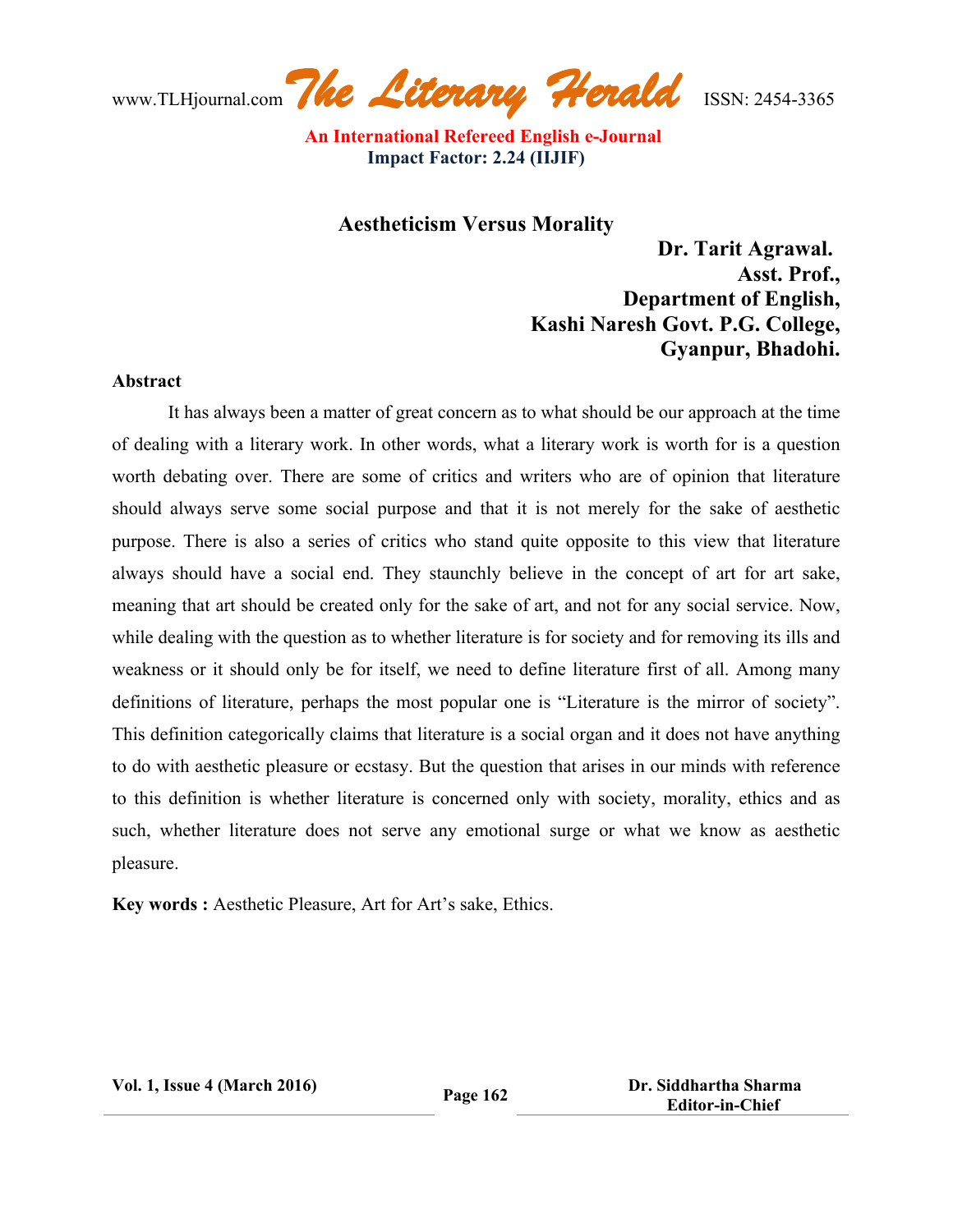www.TLHjournal.com*The Literary Herald*ISSN: 2454-3365

## **Aestheticism Versus Morality**

 **Dr. Tarit Agrawal. Asst. Prof., Department of English, Kashi Naresh Govt. P.G. College, Gyanpur, Bhadohi.**

Aestheticism, a European phenomenon during the latter nineteenth century, implies that art should be only for the sake of art and not for any social purpose, that art on the one hand and utility and morality on the other are completely two different streams and have nothing to do with each other. The aesthetes are of opinion that art is and should be autonomous. They emphasized on the self-sufficiency of a work of art, i.e. on its craft and artistry rather than its social concerns. Art for art's sake or the love of art for its own sake became the rallying cry of the aesthetes who gave supreme value to high artifice and stylistic subtlety in a work of art. The purpose of art, according to the aesthetes, is to impart aesthetic pleasure by the cultivation of Beauty, and in this way, art was divorced from morality and utility. In the Preface to the Renaissance, Pater explained the function of the aesthetic critic as follows:

"*And the function of the aesthetic critic is to distinguish, to analyze, and separate from its adjuncts, the virtue by which a picture, a landscape a fair personality in life or in a book, produces this special impression of beauty or pleasure, to indicate what the source of the impression is, and under what conditions it is experienced. His end is reached when he has disengaged that virtue……Often it will require great nicety to disengage this virtue from the commoner elements with which it may be found in combination*".

| <b>Vol. 1, Issue 4 (March 2016)</b> |  |  |
|-------------------------------------|--|--|
|-------------------------------------|--|--|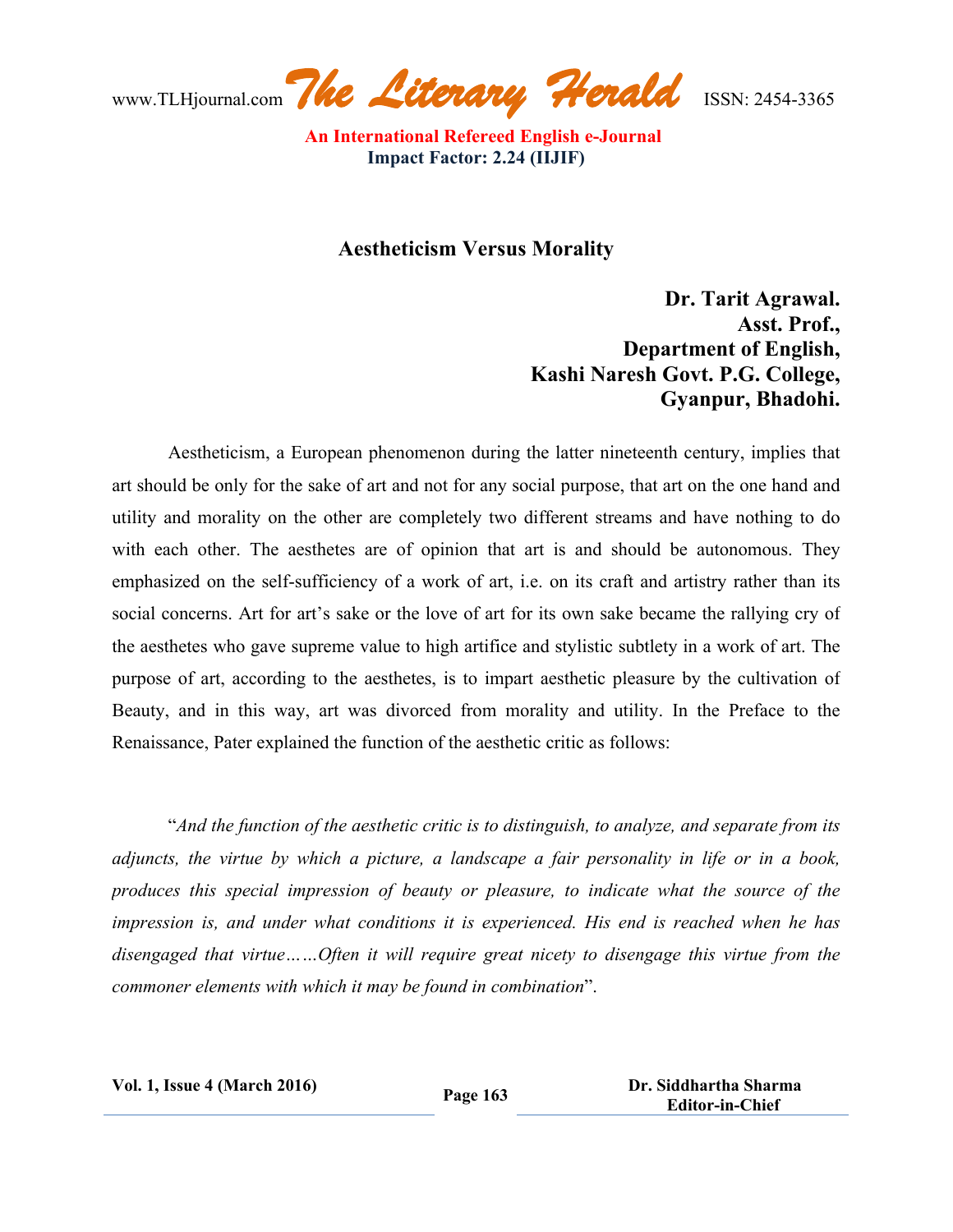www.TLHjournal.com*The Literary Herald*ISSN: 2454-3365

Thus it becomes clear from the above quoted view that an aesthetic critic is concerned with experience of beauty of a work of art, and that is why he should always separate it from other elements which are not beautiful, and also record his own enjoyment of it for the benefit of others. Now with out deviating from the main issue, it is necessary to raise this question at this juncture as to whether aesthetic pleasure, beauty, and artistic craft are the only things art should consist of or an artist should be associated with, and society, utility, morality and such elements should be brushed aside.

When we talk of society and purging it by removing its evils, we have many resources the biggest and the most flexible among them now-a-days is undoubtedly and unquestionably 'media'. Literature, yes, is also one among them, but is not as powerful as the media. This view is surely going to shock a number to literary men, but we will have to accept it at any cost. Literature is something which teaches and pleases. But we need to understand that even physics, chemistry, anthropology and such other subjects also teach us. The basic difference between these subjects and literature is that while the former teaches us the petty knowledge of the world, the latter teaches us the art of living, and true, the art of living is something which would always fail unless it is juxtaposed with aesthetic pleasure. Art is not the place to portray the ugliness, the evils, the corruption which are rampant in the society. Art should always cater our senses. Art should always bring us to a world where we can realize that "Beauty is Truth and Truth Beauty." When we talk of the Indian Aestheticism, we become familiar with such emotional components like Rasas and Bhavas, and unless they are emotionally realized, felt and enjoyed, the purpose of a reader would be in vain. Here we can go to the extent of saying without the fear of contradiction that Indian Aestheticism is far more widened and illustrated than Western Aestheticism.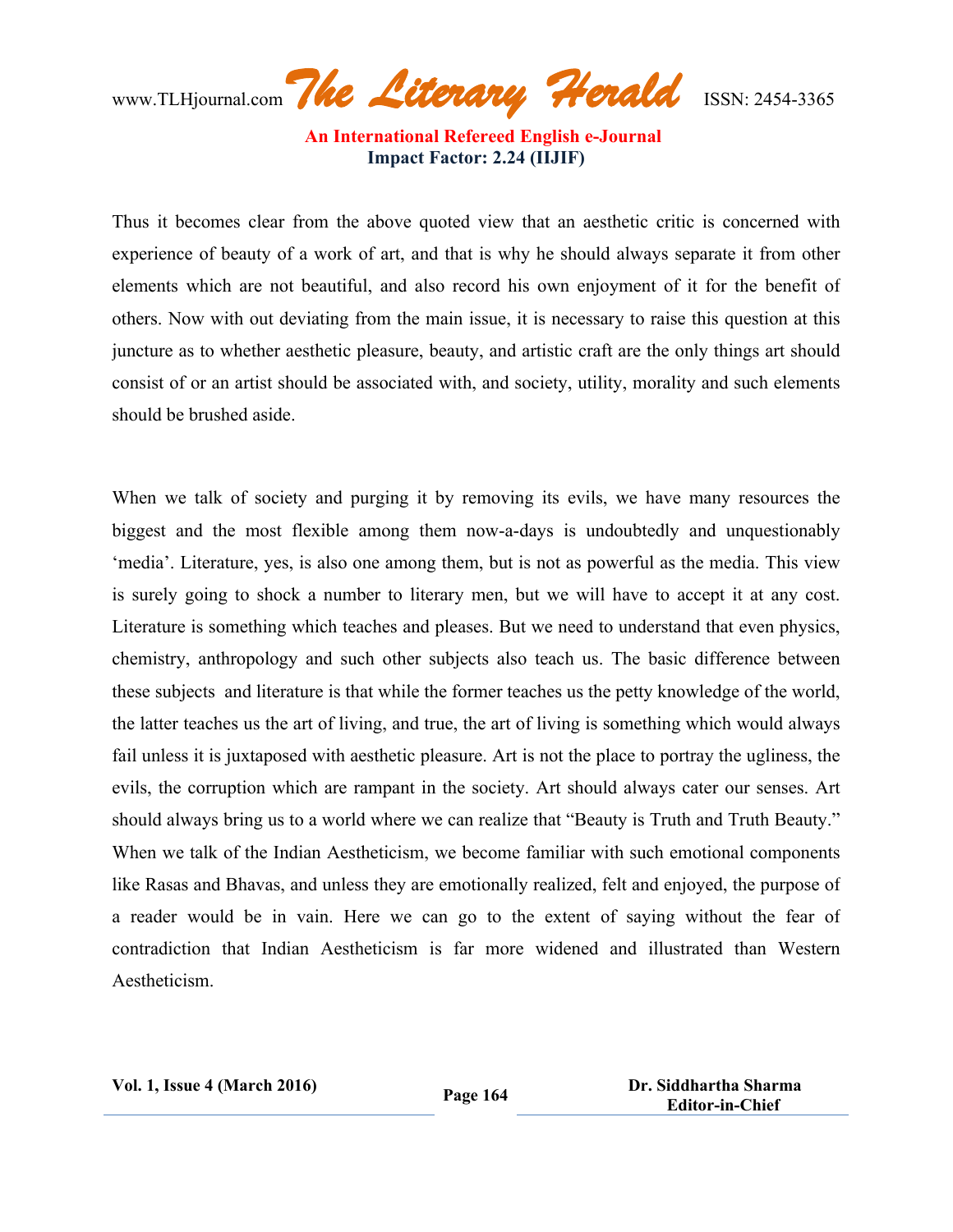www.TLHjournal.com*The Literary Herald*ISSN: 2454-3365

 **An International Refereed English e-Journal Impact Factor: 2.24 (IIJIF)**

The world of everyday perception is not the subject matter of literature. It should always deal with something 'strange' so that the reader's lost capacity for fresh sensation may be renewed. This is exactly the view the Victor Shklovsky when he describes his concept of 'defamiliarization'. In order to have a better understanding, the following sentence of Roman Jakobson can be quoted:

"The object of study in literary science is not literature but 'literariness', that is, what makes a given work a literary work".

Now the question simply is 'what is this literariness which makes a given work a literary work'. To define literariness in this little space is perhaps not possible but it must be said that it is craft, artistry, beautification, or these aesthetic components which make a given work a literary work. From this respect, it can surely be stated that aesthetic components in a literary work is primary and all other things are secondary. Now when these aesthetic components are primary, the question still remains as to whether literature should serve social purpose. Whenever we have some literature serving some social purpose, it is expected that it should have a language which is simple, and informal, so that the message may be conveyed to the readers easily. Contrary to this, if the language of such a text is going to be formal, artistic and beautified, the purpose will not be able to be served. By this, it becomes very clear that social literature does not serve aesthetic purpose, which, as has already been pointed out, is primary (all other things being secondary) to all literature. From this principle, we can go to the extent of saying that the kind of literature which does not serve our aesthetic needs is not literature itself. It is mere some kind of information which is being conveyed from person to person. The kind of literature which serves social purpose is just a kind of media which completely lacks a formal language, a compact style, artistry, a beautified craft, and thus is all vain.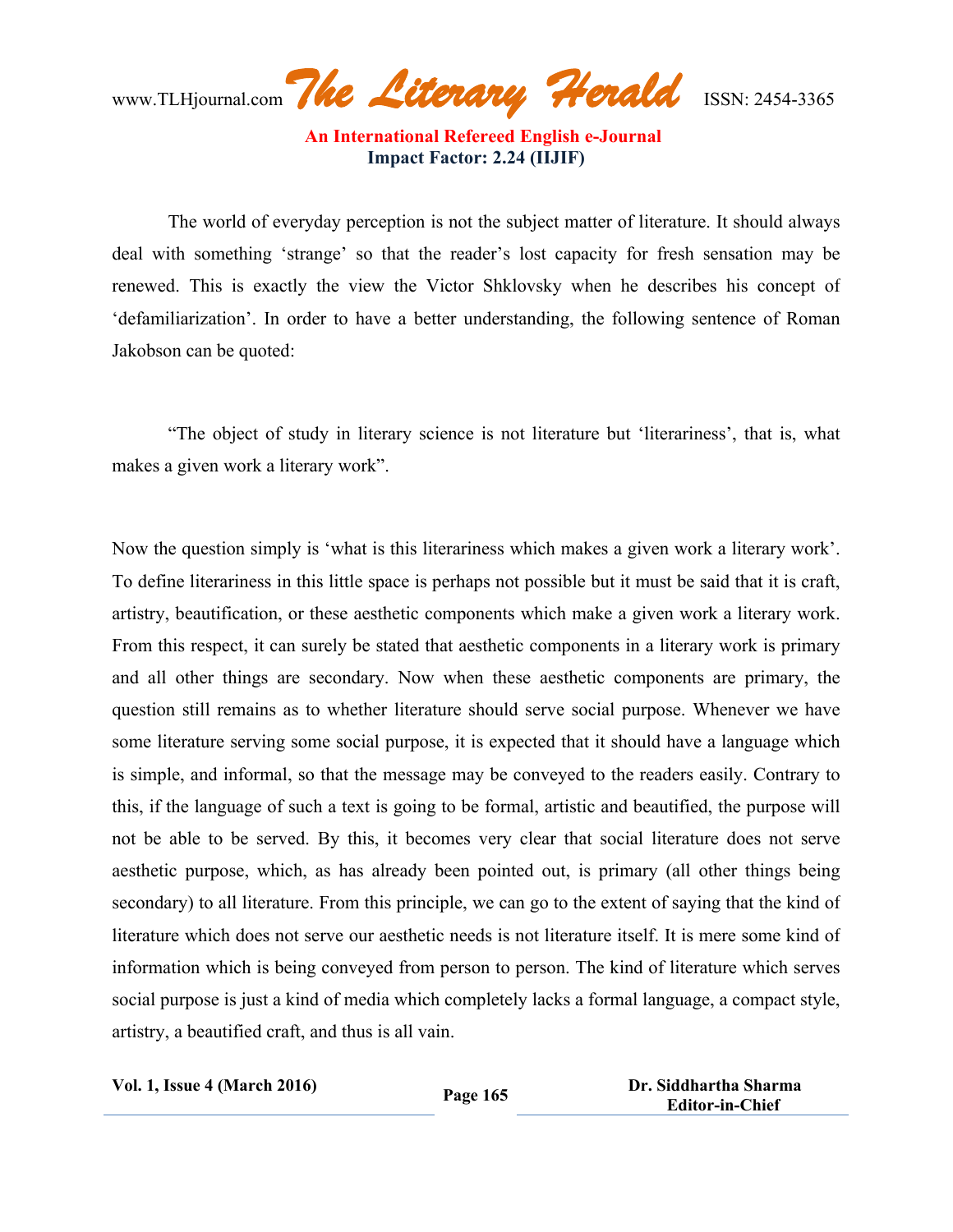www.TLHjournal.com*The Literary Herald*ISSN: 2454-3365

It is usually assumed that whenever we go through a literary work, our aesthetic needs must be fulfilled. It should give us some pleasure, some relief, some sensuous or sensual ecstasy, but it is a matter worth considering over that these needs of ours can never ever be satisfied by the kind of literature which is for some social end. Yes, these needs of ours will completely be fulfilled by the kind of literature which is written or composed only for its own sake. But here, some social activists can raise a question as to whether society we live in is important or not, we should do something for it or not, it is our primary concern or not. And if they ask this question, they are no doubt right. The importance and the primary position of society can not be ignored at all. We all should be quite devoted towards the society we live in. But what is to be understood at this juncture is that we are always for society and we can go to the extent of saying that we devote ourselves for society, but literature is not the proper medium for this at all. To serve society, we have various other mediums, but let literature be kept aside from the circle of society. Literature is only for aesthetic pleasure, and its purpose should never be ended in smoke.

#### **Conclusion**

Literature should always fulfill our aesthetic needs. For social needs, there are other mediums as well. Let the firmament of literature be aloof from all that happens in society. Let it be a world only to cherish us with its beauty, splendor and aesthetics.

### **Bibliography**

- 1. William Gaunt *The Aesthetic Adventure*
- *2.* Frank Kermode *Romantic Image*

|  |  | <b>Vol. 1, Issue 4 (March 2016)</b> |  |
|--|--|-------------------------------------|--|
|--|--|-------------------------------------|--|

**Page 166 Dr. Siddhartha Sharma Page 166 Editor-in-Chief**